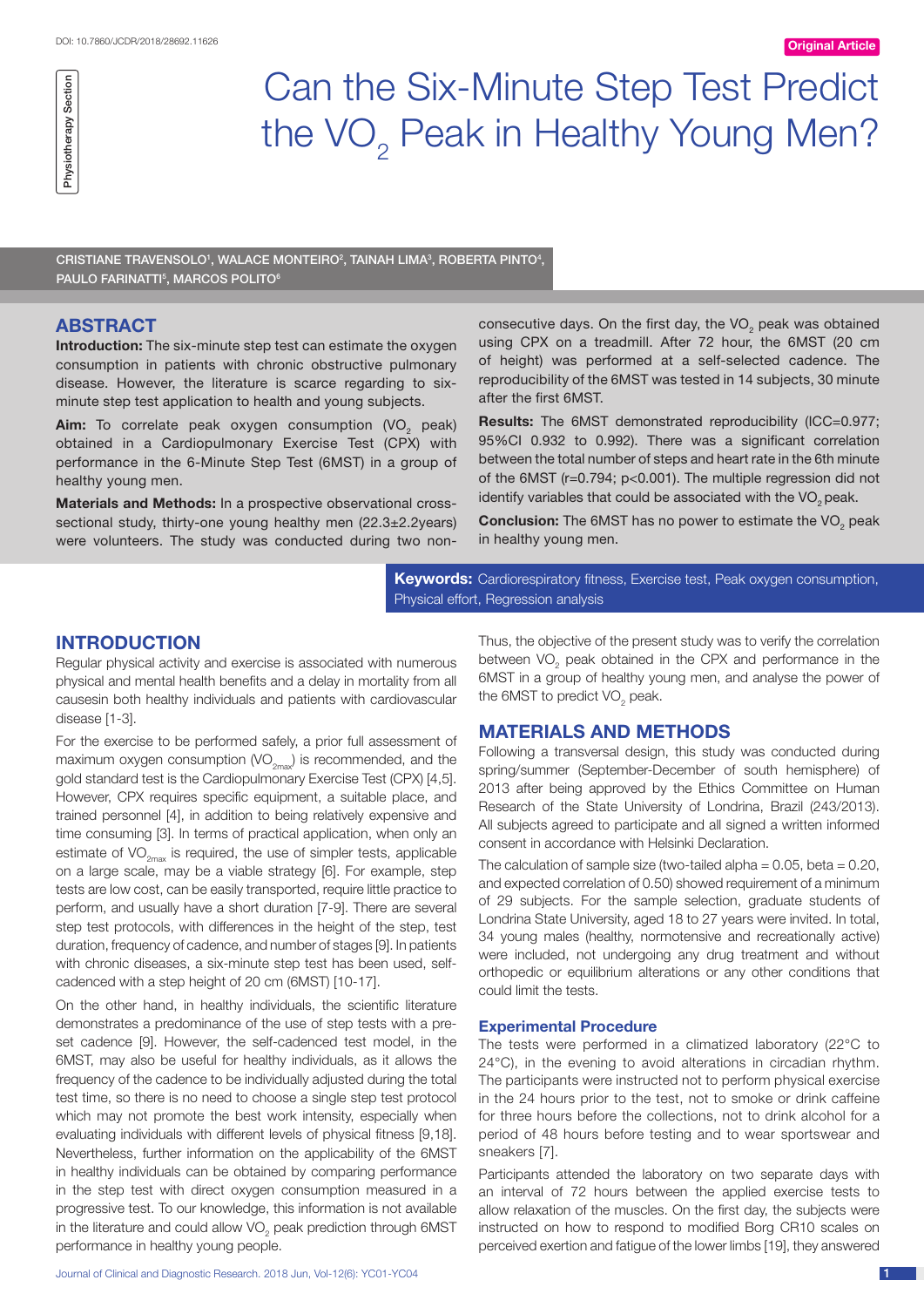the short version of the International Physical Activity Questionnaire (IPAQ) [20], and performed the CPX. On the second day, the 6MST was performed.

The CPX was conducted on an electric treadmill (Super ATLInbramed, Porto Alegre, Brazil). The test was programmed to have an average duration of 10 min, oscillating between 8 and 12 minute [21,22], using an individualized ramp protocol [23]. The start of the CPX was preceded by a three minute warm-up at a constant speed of 5 km/hr to provide a drop in the respiratory quotient (≤0.80), considered an optimum value to begin the test. and cause the metabolic and functional modifications necessary for the realization of the CPX. For the test to be considered maximal, the subjects were required to meet at least three of the following criteria: maximum voluntary exhaustion; Heart Rate (HR) ≥90% of maximum HR estimated for age or lack of increase in HR through load increase at the end of the test; presence of a plateau in the VO<sub>2</sub> with the evolution of the loads to the end of the test; respiratory exchange ratio >1.1; value of perceived exertion scale ≥10 on the Borg CR10 scale [24]. Considering possible limitations to identifying the VO<sub>2max</sub>, peak oxygen consumption was adopted  $(VO<sub>2</sub> peak)$ , corresponding to the highest oxygen consumption obtained during the test. The VO<sub>2</sub> peak, pulmonary ventilation, carbon dioxide production, and HR were collected with an output frequency of 20 seconds, using an ULTIMA gas analyser (Medical Graphics, Saint Paul, United States). A medium flow pneumotachographwas used with a silicone mask (Hans Rudolph, Shawnee, United States). The HR was measured using a Polar V800 monitor (Polar, Kempele, Finland). The equipment was calibrated according to the manufacturer's instructions.

The perceived exertion was evaluated every minute of the test using the Borg CR10 Scale [19]. Due to the fact that the equipment used in the monitoring of ventilatory variables prevented verbalization of the scale values, a table was placed in front of the treadmill and an evaluator slid a ruler along the numbers, interrupting the movement at an indication from the participant.

The 6MST was performed on a step 20 cm high, 75 cm wide, and 40 cm deep, without a hand rest, and lasted for six minutes [10]. Before starting the test, all participants performed ascent and descent movements on the step a sufficient number of times to become familiar with the movement and step height. After familiarization, the participants remained in a sitting position for 15 minute. Then, they were required to ascend and descend the step as many times as possible for six minutes. If necessary, the individuals could sit down or decrease the speed of ascent and descent; however, the chronometer did not stop. Phrases of encouragement standardized by the American Thoracic Society for the six-minute walk testwere used [25]. The HR and number of ascents/descents were recorded every minute of the 6MST. The scales of perceived exertion and lower limb fatigue were responded to immediately after the end of the 6MST.

Finally, in order to test the reproducibility of the 6MST, 14 subjects (approximately half of the minimum sample size) were randomly chosen to perform a further 6MST 30 minute after the first. The reproducibility was used to avoid the false positive error regarding the 6MST data.

## **STATISTICAL ANALYSIS**

Initially the Shapiro-Wilk test was performed to verify the normality of the data. Normal data are presented as mean and standard deviation. Pearson's correlation was used to verify the correlation between the number of steps and heart rate in the 6<sup>th</sup> minute of the 6MST and between the number of steps in the 6MST and VO<sub>2</sub> peak obtained in the CPX. Repeated measures ANOVA followed, when necessary, by the Bonferroni post-hoc was used to compare the number of steps from the  $1<sup>st</sup>$  to  $6<sup>th</sup>$  minute of the 6MST. The intraclass correlation coefficient was used to investigate the reproducibility of measurements between the first and second 6MST conducted in 14 subjects. A stepwise forward multiple regression model was used to examine associations of the variables heart rate in the 6MST, number of steps in the 6MST, the IPAQ, age, height, weight and BMI with the VO<sub>2</sub> peak obtained in the CPX. The significance level adopted was  $p$  <0.05 and the data were processed in the program Statistica 15.0 (Statsoft, Tulsa, OK, USA).

#### **Results**

Three participants were excluded (one did not perform the CPX and two did not perform the 6MST). Thus, the final sample consisted of 31 subjects. The characteristics of the sample, as well as results obtained in the CPX and 6MST are presented in [Table/Fig-1].

| <b>Variables</b>                                                                                                                                                                                                                                                                                                                                          | Subjects (n=31)<br>Mean (standard deviation) |  |  |  |  |
|-----------------------------------------------------------------------------------------------------------------------------------------------------------------------------------------------------------------------------------------------------------------------------------------------------------------------------------------------------------|----------------------------------------------|--|--|--|--|
| Age (years)                                                                                                                                                                                                                                                                                                                                               | 22.3(2.2)                                    |  |  |  |  |
| Height (m)                                                                                                                                                                                                                                                                                                                                                | 1.74(0.7)                                    |  |  |  |  |
| Weight (kg)                                                                                                                                                                                                                                                                                                                                               | 73.3 (10.1)                                  |  |  |  |  |
| BMI (kg/m <sup>2</sup> )                                                                                                                                                                                                                                                                                                                                  | 24.3(2.7)                                    |  |  |  |  |
| VO <sub>2</sub> peak (mL/kg/min/1)                                                                                                                                                                                                                                                                                                                        | 43.6 (4.9)                                   |  |  |  |  |
| Total time of the CPX (min)                                                                                                                                                                                                                                                                                                                               | 10.5(2.1)                                    |  |  |  |  |
| IPAQ (n)                                                                                                                                                                                                                                                                                                                                                  |                                              |  |  |  |  |
| Very active                                                                                                                                                                                                                                                                                                                                               | 14                                           |  |  |  |  |
| Active                                                                                                                                                                                                                                                                                                                                                    | 11                                           |  |  |  |  |
| Insufficiently active                                                                                                                                                                                                                                                                                                                                     | 5                                            |  |  |  |  |
| Inactive                                                                                                                                                                                                                                                                                                                                                  | 1                                            |  |  |  |  |
| 6MST                                                                                                                                                                                                                                                                                                                                                      |                                              |  |  |  |  |
| Total                                                                                                                                                                                                                                                                                                                                                     | 209.0 (58.0)                                 |  |  |  |  |
| 1 <sup>st</sup> min                                                                                                                                                                                                                                                                                                                                       | 35.0 (12.2)                                  |  |  |  |  |
| $2nd$ min                                                                                                                                                                                                                                                                                                                                                 | 34.0 (9.8)                                   |  |  |  |  |
| 3rd min                                                                                                                                                                                                                                                                                                                                                   | 34.0(9.3)                                    |  |  |  |  |
| 4 <sup>th</sup> min                                                                                                                                                                                                                                                                                                                                       | 35.0(9.9)                                    |  |  |  |  |
| 5 <sup>th</sup> min                                                                                                                                                                                                                                                                                                                                       | 34.0(8.7)                                    |  |  |  |  |
| $6th$ min                                                                                                                                                                                                                                                                                                                                                 | 36.0 (10.5)                                  |  |  |  |  |
| 6MST HR/CPX HR peak (%)                                                                                                                                                                                                                                                                                                                                   | 81                                           |  |  |  |  |
| [Table/Fig-1]: General characteristics of the sample.<br>BMI: Body Mass Index; VO <sub>3</sub> peak: peak of oxygen consumption; CPX: Cardiopulmonary Exercise<br>Test; IPAQ: International Physical Activity Questionnaire; 6MST: 6-Minute Step Test; 6MST HR/CPX<br>HR peak (%): percentage of heart rate in 6MST in relation to heart rate peak in CPX |                                              |  |  |  |  |

There was a strong correlation between the total number of steps and heart rate in the  $6<sup>th</sup>$  minute of the 6MST (r=0.79; p<0.001), however, there was no significant correlation between  $VO<sub>2</sub>$ peak in the CPX and the number of steps in the 6MST (r=0.11; p=0.57). Furthermore, there was no significant difference in the comparison of the number of steps from the 1<sup>st</sup> to 6<sup>th</sup> minute of the 6MST (p>0.05). The reproducibility of the 6MST was tested in 14 subjects, who performed two 6MSTs with a 30 minute interval between tests. The mean number of steps in the first test was  $258.6 \pm 37.6$  and  $257.0 \pm 32.5$  in the second test, with no statistical difference (p=0.46). Performance in the tests, verified by the number of steps in the first and second 6MSTs demonstrated excellent reproducibility (ICC=0.977; 95% CI 0.932 to 0.992).

[Table/Fig-2] illustrates the multiple regression analysis with the stepwise forward method used to verify associations of the independent variables: heart rate, number of steps in the 6MST, the IPAQ, age, height, weight, and BMI, with the dependent variable  $\rm VO_{2}$  peak obtained in the CPX. There was no association of any independent variable with the  $\rm VO_{2}$  peak.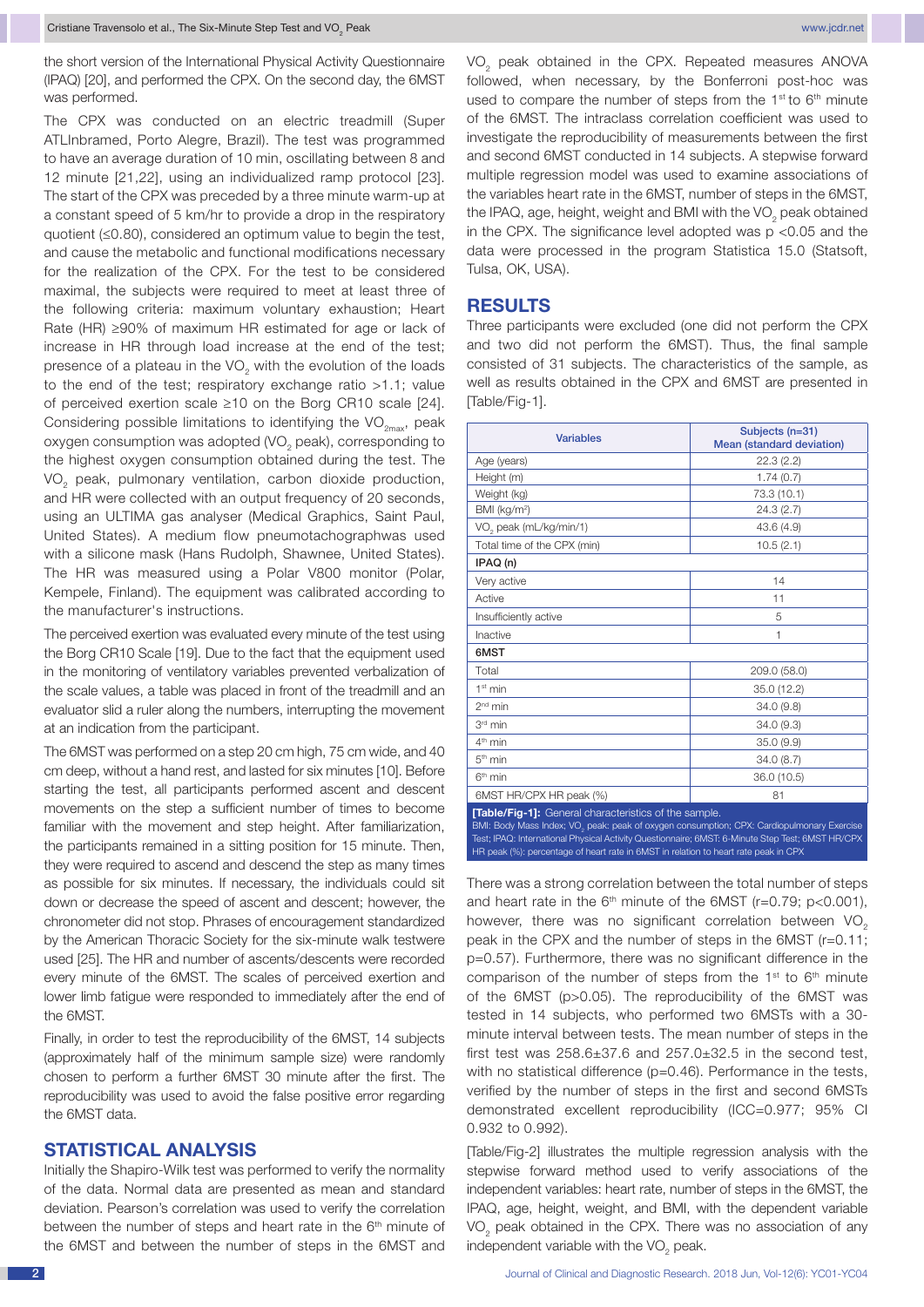| <b>Parameter</b>                                                                  | <b>Beta coefficient</b> | $R^2$  | F.   | p-value |
|-----------------------------------------------------------------------------------|-------------------------|--------|------|---------|
| HR 1 <sup>st</sup> min                                                            | $-0.21$                 | 0.04   | 1.29 | 0.27    |
| HR 2 <sup>nd</sup> min                                                            | $-0.05$                 | 0.003  | 0.08 | 0.78    |
| HR 3rd min                                                                        | $-0.08$                 | 0.01   | 0.18 | 0.67    |
| HR 4 <sup>th</sup> min                                                            | $-0.15$                 | 0.02   | 0.69 | 0.41    |
| HR 5 <sup>th</sup> min                                                            | $-0.20$                 | 0.04   | 1.19 | 0.28    |
| HR 6 <sup>th</sup> min                                                            | $-0.20$                 | 0.04   | 1.24 | 0.27    |
| Steps 1 <sup>st</sup> min                                                         | 0.02                    | 0.0003 | 0.01 | 0.92    |
| Steps 2 <sup>nd</sup> min                                                         | 0.12                    | 0.16   | 0.45 | 0.51    |
| Steps 3 <sup>rd</sup> min                                                         | 0.10                    | 0.01   | 0.30 | 0.59    |
| Steps 4 <sup>th</sup> min                                                         | 0.10                    | 0.01   | 0.29 | 0.60    |
| Steps 5 <sup>th</sup> min                                                         | 0.16                    | 0.03   | 0.77 | 0.39    |
| Steps 6 <sup>th</sup> min                                                         | 0.12                    | 0.01   | 0.41 | 0.53    |
| Total steps                                                                       | 0.10                    | 0.01   | 0.32 | 0.58    |
| <b>IPAQ</b>                                                                       | 0.05                    | 0.002  | 0.07 | 0.79    |
| Age                                                                               | $-0.03$                 | 0.001  | 0.02 | 0.89    |
| Height                                                                            | $-0.17$                 | 0.03   | 0.84 | 0.37    |
| Weight                                                                            | $-0.14$                 | 0.02   | 0.56 | 0.46    |
| <b>BMI</b>                                                                        | $-0.05$                 | 0.003  | 0.07 | 0.79    |
| [Table/Fig-2]: . Data from the multiple regression analysis (stepwise forward) to |                         |        |      |         |

compare the independent variables with VO<sub>2</sub> peak in the cardiopulmonary exercise testing. HR: Heart Rate in the Six-Minute Step Test; IPAQ: International Physical Activity Questionnaire;

BMI: Body Mass Index

### **Discussion**

The aim of the present study was to verify the correlation between VO<sub>2</sub> peak obtained in the CPX and performance in the 6MST in a group of healthy young men and analyse the power of 6MST to predict VO<sub>2</sub> peak. The results showed no correlation or prediction power.

Some hypotheses have been raised to explain the results, and the first refers to the form of implementation of the 6MST. The 6MST had a self-cadenced execution model [10], allowing the participants to merge greater and lower efforts over the six minutes. Apparently, this did not occur since the mean number of steps per minute did not vary significantly over the six-minute test period [Table/Fig-1]. This was confirmed by the high test reproducibility. On the other hand, the mean steps per minute of the sample cannot be considered low, as it falls within cadences reported in the literature for healthy individuals (15 to 35 steps per minute) [9].

Another hypothesis relates to the height of the step, which may have been insufficient to cause higher physical stimulus. The protocol employed in the 6MST used a 20 cm step, contrasting with other protocols, such as the YMCA Step Test (30.5 cm) [4] or the Canadian Home Fitness Test (seven stages for men, six for women, carried out with two steps of 20 cm each) [8]. Thus, some studies using step heights greater than 20 cm have shown significant correlations between performance in the step test and VO<sub>2</sub> in the CPX [3,24,25].

For example, one study used the YMCA Step Testin a sample of 97 healthy individuals, finding a strong correlation between the VO<sub>2</sub> peak obtained in the CPX and the step test in participants who failed to complete the step test (exercise capacity less than 9 METs) [3]. On the other hand, in the group of individuals who completed the trial (exercise capacity ≥9METs and VO<sub>2</sub> peak of 37.8±9.0 mL/Kg/min) a moderate correlation was found between the VO<sub>2</sub> peak values obtained in the CPX and the step test. The authors attributed these results to the ceiling effect, since the step test was a submaximal exercise in this group. These results are consistent with the results observed in the present study where participants presented a higher exercise capacity (VO<sub>2</sub> peak=43.6±4.9 mL/kg/ min) and no significant correlation was found (r=0.105; p=0.57) between the VO<sub>2</sub> peak in the CPX and the 6MST.

In another study, which used the Chester Step Test (composed of four height options and five stages), a strong correlation was observed (r=0.92;  $p$  <0.001) between the VO<sub>2</sub> in the CPX and the VO<sub>2</sub> estimated in the step test [24]. However, some important methodological differences were observed when comparing the sample and protocol of the above experiment with the presentstudy. Firstly, when validating the Chester Step Test, the sample was found to be very heterogeneous, consisting of men and women aged 18 to 52-year-old with a VO<sub>2</sub> peak between 25 and 68 mL/Kg/min, different from the sample used in the present study, composed of young men (22.3 $\pm$ 2.2 years) with a VO<sub>2</sub> peak ranging from 34.2 to 52 mL/Kg/min.

In addition, in the Chester Step Testprotocol, the individuals were instructed to ascend the step in progressive rhythms with the evolution of the test, unlike the protocol of the present study, whose rate of increase was self selected by individuals. The Chester Step Test was interrupted when the volunteers reached an intensity corresponding to 80% of the maximal HR expected for age. On the other hand, in the present study, the test duration was fixed at 6 minute. Therefore, the sum of these aspects may have influenced the different correlations observed in these both experiments.

The characteristics of the sample may also have influenced the results. The sample of the present study was composed of young, healthy men, with a reasonable level of fitness (VO<sub>2</sub> peak=43.6±4.9 mL/kg/min). As the 6MST was self cadenced and the cadence did not vary, the mean steps per minute may have been insufficient to generate significant physiological modifications in the sample. On the other hand, in studies with other populations, such as obese women [26] and individuals with respiratory diseases [10,11,27], the 6MST appears to be a test model that presents power to estimate the fitness level.

The present experiment was based on the initial assumption that a step test with a self-selected ascent cadence, in which participants individually regulated the rate of ascent, could better estimate VO<sub>2</sub> peak in relation to tests with predetermined ascent rhythms. It was believed that a predetermined rate of ascent could represent a strong effort for the less conditioned individuals and a weak effort for the most conditioned individuals, negatively affecting the correlations between the variables obtained in the bench test and the VO<sub>2</sub> peak in the CPX. However, this hypothesis was not confirmed and the results showed that the adoption of a self-selected pace did not represent a useful strategy to implement the protocol when the variables obtained in the test were correlated with the VO<sub>2</sub> peak in the CPX. Other strategies should be sought to better correlate the data in the step test with VO<sub>2</sub> peak in healthy young individuals.

# **limitation**

Some individuals were not familiar with using a treadmill and it was not possible to submit these individuals to adaptation sessions on the treadmill prior to application of the CPX. Therefore, it is unclear to what extent the lack of familiarity of these individuals may have influenced the CPX results. However, it is important to note that the majority of individuals in the sample were used to walking and running on a treadmill and even those who were unfamiliar had previously conducted a CPX on an ergometer.

#### **Conclusion**

Performance in the 6MST, despite presenting high reproducibility in healthy young men, has no power to estimate the VO<sub>2</sub> peak based on the values obtained in the CPX.

### **ACKNOWLEDGEMENTs**

This study was partially supported by grants from the Brazilian Council for Research Development (CNPq).

#### **References**

[1] Garber C, Blissmer B, Deschenes MR, Franklin BA, Lamonte MJ, Lee IM, et al. American College of Sports Medicine position stand. Quantity and quality of exercise for developing and maintaining cardiorespiratory, musculoskeletal, and neuromotor fitness in apparently healthy adults: guidance for prescribing exercise. Med Sci Sports Exerc. 2011;43:1334-59.